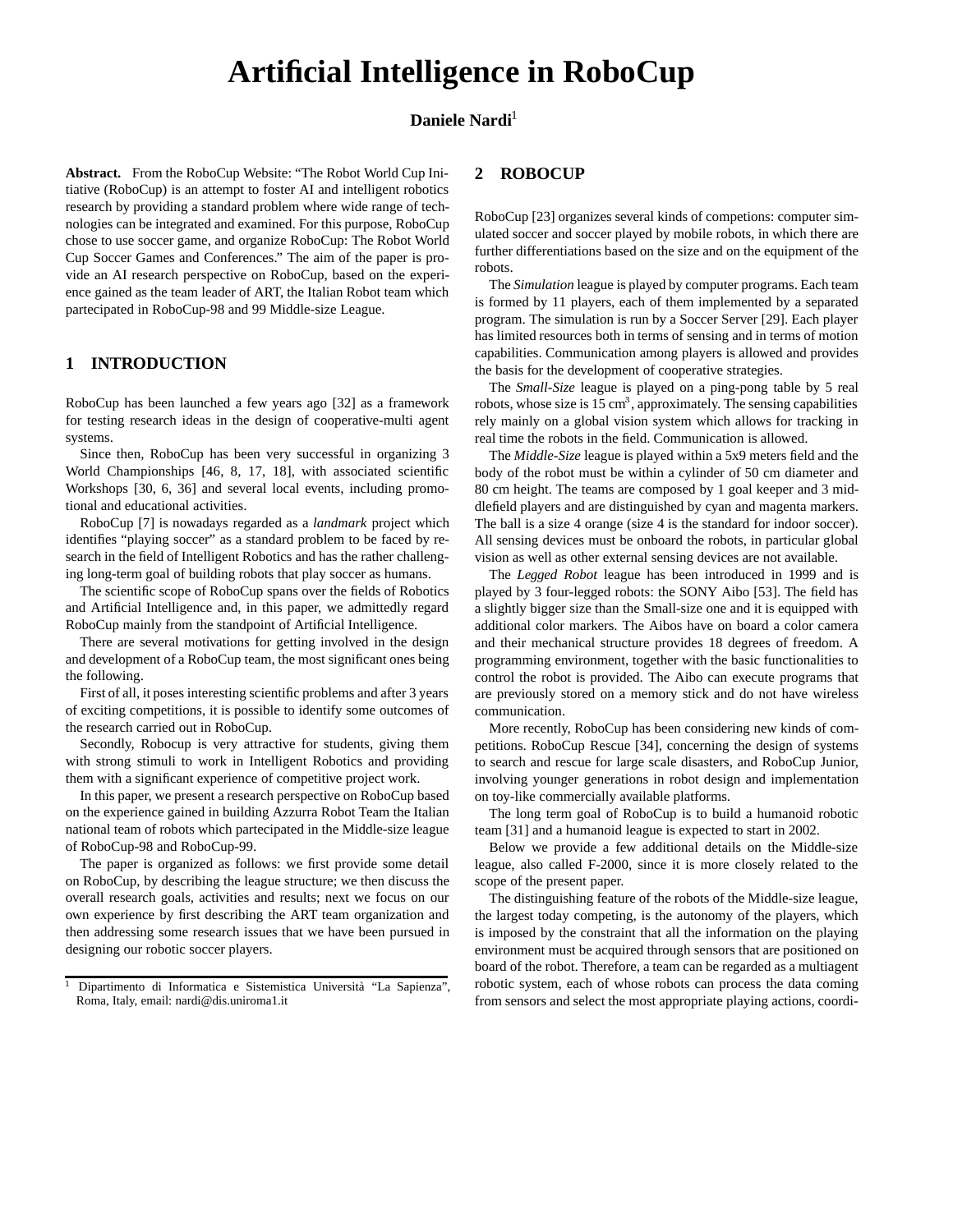nating them with those performed by the teammates.

Even though some of the teams in the Middle-size league are based on high bandwidth communication for implementing centralized control systems, most of the teams are designed as fully distributed systems, carrying on board not only the sensing devices but also all the computational power. In addition, a significant role is played by kicking devices, which can enable the robot both to move the ball more efectively and to develop coordinated actions.

Building a robot with the above capabilities requires a significant effort and needs different kinds of competences. Consequently, a large number of teams chose to start with commercially available robotic platforms. However, the hardware capabilities of the available products do not match the requirements for playing soccer in RoboCup and adapting robotic platforms is a time and resource consuming task as well. It is worth noticing that, even though some robot manufacturers have provided some RoboCup oriented devices, designing ad hoc solutions can provide a player with additional features that can lead both to a better performance and to interesting technical insights.

## **3 RESEARCH PERSPECTIVE ON ROBOCUP**

In this section we first briefly look at the challenges that are being pursued through the RoboCup initiative and then hint at some of the scientific contributions originated from RoboCup, mainly focussing on the Middle-size league.

## **3.1 Research challenges**

The scientific goals of RoboCup have been presented in several papers [32, 4, 35, 33, 7], where specific research goals have been set for different leagues.

In the simulation league all the constraints deriving from actual robot implementation are hidden from the designer, who can therefore concentrate on agent modeling; therefore, the relevant research issues are team work and multi-agent systems. In particular, the simulated environment is well suited for the application of learning techniques both on the single agent modeling and on the collaboative strategies.

Obviously, when real robotic players are considered, issues such as perception arise, that are not dealt with by the simulated environment. Particular emphasis is given to the problem of sensor fusion when information comes from different sensing devices. Two other main issues concerning physical agents are: the individual agent skills in performing soccer tasks such as ball control, obstacle avoidance when this conflicts with gaining ball possession; the multi-agent system behaviour. On the one side, the Small-size league seems more suitable for this purpose, because coordination can be based on reliable data concerning the position of the robots and of the ball. On the other hand, coordinating a multi-agent system, where there is a fully distribued processing of the sensory input and thus there are many possible sources of errors, appears to be a rather challenging problem.

# **3.2 Research work**

The research work developed within Robocup has been described in the RoboCup Workshops held during RoboCup competitions [30, 6, 36]. In addition, research work originated from RoboCup has been published in many scientific venues. While we refer specifically to a few of the contributions that have appeared in the literature, mainly concerning the Middle-size league, there is no attempt to provide a complete coverage. For a more comprehensive list of references see [43].

#### *Vision and Perception.*

Vision and Perception are obviously of interest for real robot leagues. In the Small-size league the centralized vision system can provide fast and reliable information on the game.

Vision in the Middle-size league is considered as the main source for acquiring information about the objects in the field. However, several kinds of sensors have been used to increase the performance in the tasks of object recognition, obstacle avoidance, localization.

We recall that localization amounts to knowing the robot's pose (position and orientation) in the environment. This is a crucial feature for autonomous robots performing complex tasks over long periods of time and it is thus a main requirement for mobile robots involved in the Middle-size league.

Vision work has been addressing the design of specialized settings, such as omnidirectional vision systems and multiple camera settings. The real time constraints of image processing can be successfully met both with specialized hardware and with processing on conventional machines [2, 9, 13]. Anyways, the amount of information that is extracted from the images ban be very different and context dependent special processing is sometimes performed.

The use of other sensors such as those that are typically used for navigation, such as sonars, bumpers, infrared sensors, raises the problem of sensor fusion.

On the other hand, the use of laser range finder combined with inter-robot communication has been shown extremely effective both for robot localization and for tracking opponents and teammates [20, 21].

*Learning.*

Learning approaches are being applied to many problems arising in all the leagues of RoboCup and using several techniques: genetic programming, reinforcement learning, neural networks.

In the simulation league, we find proposals for learning basic skills, learning cooperative behaviour, learning opponents' behaviour among others. Such forms of learning can also be combined in a layered learning approach [50], according to a task decomposition structure.

In the Middle-size league, learning collaborative behaviour has been attempted using genetic programming [52] and using a multiple reward criterion taking into account both individual and global factors, so to avoid the situations where individual behaviours are conflicting [51].

*Control Architectures.*

Robot soccer players embody different kind of sensing and acting devices. The flow of data from the sensors to the actuators is processed by several different modules and the description of the interaction among these modules is usually referred to as the architecture.

The architecture issue spans over all RoboCup leagues. From the architecture viewpoint the RoboCup teams can be regarded as reactive and deliberative. We recall that the term "reactive" denotes that the robot reacts directly to the stimuli coming from the external environment, often without embodying a model of the surrounding world, which, conversely, characterizes the deliberative robots.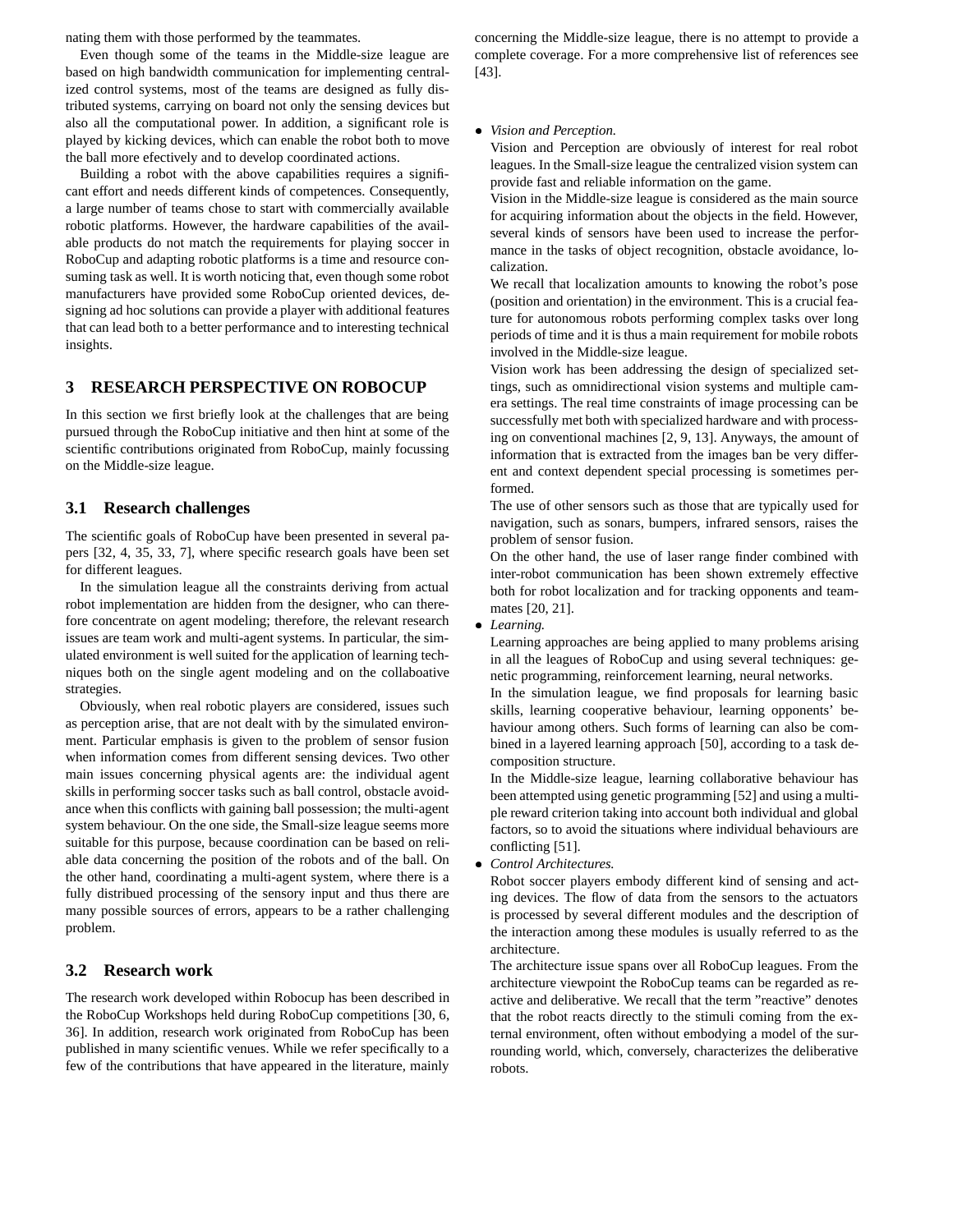While the RoboCup settings requires the development of systems that exhibit both reactive and deliberative capabilities, a reactive behaviour can have a very good pay-off [54], and certainly the effectiveness of the hardware significantly impacts on the robots' performance. On the other hand, the need for a deliberative component is shared by most of the approaches that can be characterised as hybrid, since they try to combine reactive and deliberative features [38, 14].

The design of the control system, which is typically accomplished using various specialized languages for real time control, happens to be an important issue in all leagues. Moreover, some of the techniques for implementing behaviour-based control may be difficult to apply, beacuse of the dynamics of the environment [24]. In this respect, both the cited machine learning techniques as well as novel approaches to behaviour engineering have been pursued [12].

#### *Multi-agent systems.*

Coordination of robotic agents with distributed control is considered as one of the central research issues in RoboCup competitions. In a highly dynamic and uncertain environment such as the one provided by RoboCup games, the centralized coordination of activities underlying much of the work in Robotics does not seem to be adequate. In particular, the possible communication failures as well as the difficulty of constructing a global reliable view of the environment, require full autonomy on each robot.

Coordination in multi-agent systems and team work in the context of RoboCup have been faced in the simulation league [22, 40, 50, 39], it has a central role because of the high number of players. In the small size league coordination can take advantage of the availability of global information on the game status, because a centralized vision system and computation is used [49]. In the Middle-size league, although the number of players is smaller, coordination among the players is still a critical issue [55], because the dynamics of the game make it necessary to avoid interferences among players' actions and because of the difficulty of reconstructing global information about the environment. In addition, learning methods have been proposed [5], in order to achieve coordination without communication, which is also viewed as implicit communication.

# **4 ART: AZZURRA ROBOT TEAM**

At the beginning of 1998, based on an actual project proposal, Consorzio Padova Ricerche decided to provide the funding to build a national Italian team for RoboCup mid-size league.

The project was called Azzurra Robot Team. In this paper we shall refer to the work done in 1998-1999 [42]. Besides the realization of a competitive team to partecipate to Middle-size RoboCup league, ART aims at developing research activities that qualify from a scientific viewpoint the Italian partecipation in RoboCup and to set up education activities to foster student involvement in research and experimental activities in the field of mobile robotics.

ART qualified for the quarter finals in RoboCup 1998 and obtained the second place in Stockholm (1999). The project was actually developed in two stages, corresponding to the partecipation in the competitions held in July 1998 [45] and August 1999 [44].

ART is formed by players that have been developed by 6 research groups, operating in various Italian universities, and therefore constitute a multiagent robotic system that is heterogeneous both from the hardware and from the software viewpoint.

ART has been realized after the design of a Robot Player imple-

mented in the first phase of the project and made by the following components: a mobile basis equipped with wheels; a conventional PC for onboard computation; an image acquisition system with a color camera positioned in different ways in diffrent players; a wireless communication system; a pneumatic kicking device with different kinds of actuators; in addition, other sensing devices have been added which vary in typology and configuration. The features of this basic player represent a fundamental stone for the success of the team. The technical solutions implemented in the basic player proved to be extremely effective in comparison with those taken by other competing teams.

Starting from the basic player, in the second phase of the project, several prototypes have been implemented that have different features both from a hardware and from a software point of view. ART partecipated in the competition held in Stockholm with a robot goalkeeper TinoZoff (Parma), fully renewed with respect to the one used in RoboCup98 and 6 middelfield players, Bart, Homer (Padova), Rele' (Genova), RonalTino, TotTino (Roma "La Sapienza") and Rullit (Politecnico Milano). ART thus forms a multi-agent, heterogeneous robotic system, in which the robots coordinate their behaviour through a distributed coordination protocol. In Stockholm ART was the only team to adopt this kind of architecture.

# **5 OUR RESEARCH EXPERIENCE IN ROBOCUP**

In this section we look more closely at the issues that we have directly addressed in our experience in RoboCup within the ART team and, more specifically, within the research group at "La Sapienza".

In particular, here we focus the following topics:

- *Architecture.* We developed our robot soccer players by relying on a hybrid architecture including a cognitive, deliberative level and a reactive, operative level.
- *Localization.* We proposed a robust and efficient method for the player self-localization based on the Hough-transform representation of data coming from vision.
- *Cognitive Players.* We regard our robot players as cognitive robots. We have developed a formalism for characterizing the actions of the robots and generate plans that can lead to the achievement of a given goal.
- *Coordination.* In RoboCup-99 the ART team provided a concrete, successful running example of cooperation among heterogeneous robots, which have a fully distributed control.

Other scientific contributions developed within the ART team, that we will not specifically address here, are concerned with the acquisition of information through vision [1, 3, 11], the perception/action cycle [10], the implementation of programming environments for robot control [48, 41].

# **5.1 Architecture**

In our robots we adopt a heterogeneous layered hybrid architecture [27], with two levels: the *deliberative* (cognitive) level, in which a high-level state of the agent is maintained and decisions on which actions are to be performed are taken, and the *operative* (reactive) level, in which low-level conditions on the world are verified and actions are actually executed. The central issue in devising hybrid architectures is to provide an effective integration of reasoning and reactivity.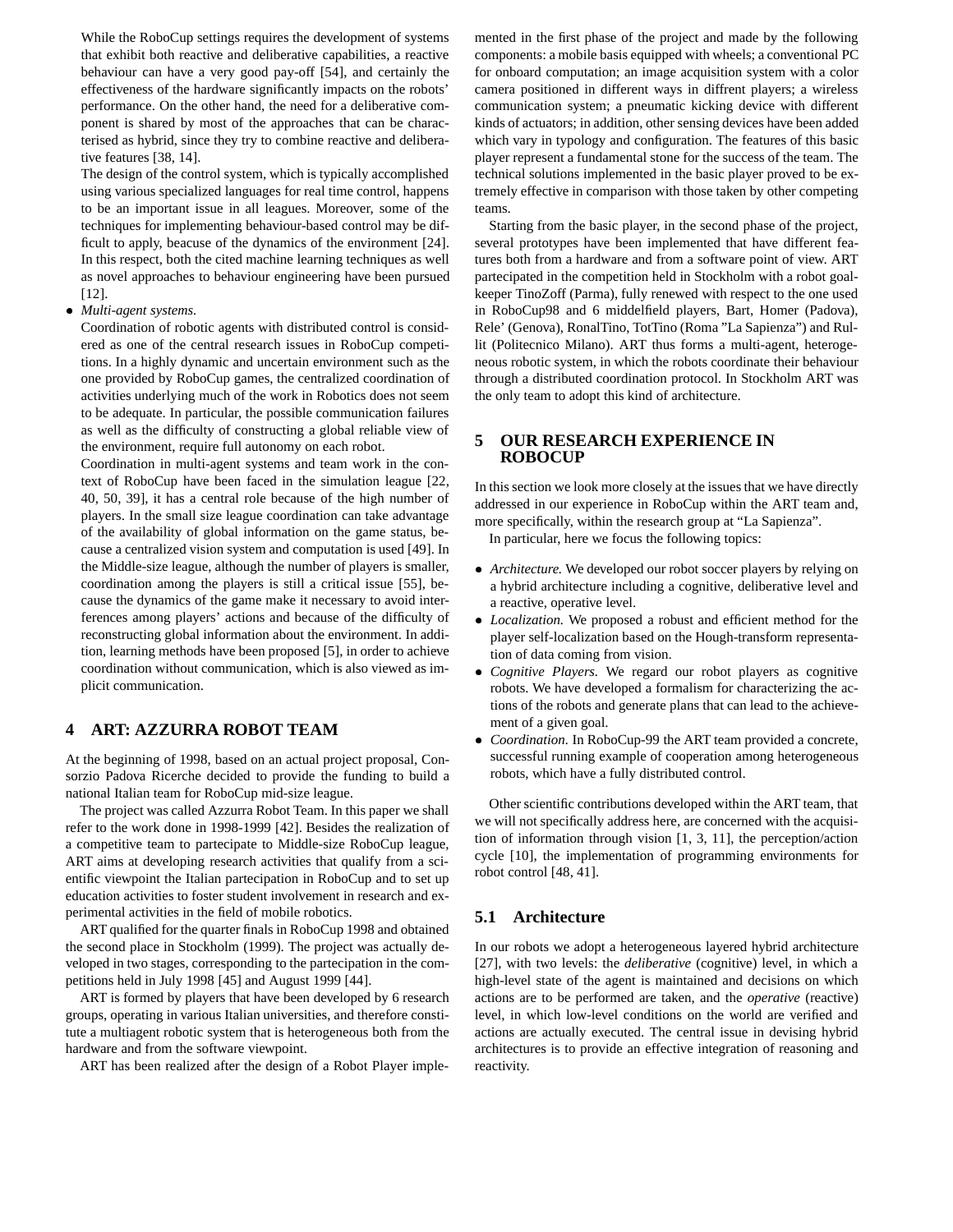

**Figure 1.** Layered architecture for the robot soccer player

The software architecture of the robot soccer player is shown in Fig. (1). The deliberative level is constituted by a knowledge base containing a description of the dynamic system, together with information about the state of both the robot and the environment. The operative level is based on a geometrical representation of the environment and a set of values characterizing the internal data of the robot, and is represented as a data base of objects properties.

The main features of the architecture we adopt for the implementation of reasoning and reactivity are *heterogeneity* and *asynchronism*. Heterogeneity refers to the use of many different techniques, for example a fuzzy reactive controller, together with a knowledge representation system and low-level image processing routines. Asynchronism is essential for an effective integration of reasoning and reactivity. Indeed, asynchronous architectures, allow time-critical modules to have processing time available when needed. In our case this has been obtained by forcing the system to give control to low-level modules every 100 ms.

The different levels of the representation are characterized by the degree of abstraction of data representation. Thus, Knowledge Acquisition and Task Execution are performed over the two levels. Two kinds of data run across these levels: the first one, representing *perceptual data*, goes from the sensing devices to the deliberative level through a high-level interpretation process, and the second one, representing *action data*, goes from the deliberative level to the actuators. In addition, conclusions drawn at the deliberative level may require the update of the world model of the operative level.

The actions in the operative level are expressed as control programs in the Colbert language, that can be directly executed by the Saphira system [37], which controls the mobile base. Such programs are generated by the planner (possibly off-line) and turned by the Colbert translator into sequences of actions, or, more generally, into execution structures (including behaviours and low level control actions), that are handled by the Colbert interpreter. In subsection 5.3 we consider more closely the techniques used for the cognitive level.

The basic feature of this architecture is thus the presence of different representations (at different degree of abstraction) of the same information on the environments. We consider the relationships between the two world models to be a critical element for the development of cognitive agents, since updating a logic-based knowledge base can require high computational time and affect reactive abilities.

#### **5.2 Localization**

In the Middle-size league, localization is a critical problem, since global positioning sensors are not allowed. This is especially true for those approaches that attempt to build an explicit model of the state of the robot (i.e. excluding the purely reactive ones).

The Middle-size RoboCup environment assumes the following characteristics that must be considered for the choice of localization methods: (i) the geometry of the walls delimiting the field and of the lines drawn on the field are known, (ii) the environment is highly dynamic (there are many robots and the ball moving in the field); (iii) the task must be performed continuously for a "long" time (the length of each period is 10 minutes); (iv) the environment cannot be modified; (v) crashes among robots are possible. All these factors determine a difficult scenario for localization methods. Indeed, dead reckoning methods are not effective for localization, since they accumulate errors over time and they cannot deal with crashes among players. On the other hand, absolute positioning methods must consider the high noise in acquiring information from the environment due to varying conditions during data acquisition (e.g. other robots moving around).

We proposed a localization method [25], that is based on matching a geometric reference map with a representation of range information acquired by the robot's sensors. The method exploits the properties of the Hough Transform for recognizing lines from a set of points, as well as for calculating the displacement between the estimated and the actual pose of the robot. The Hough Transfom enables for a representation of lines that makes the matching process computationally fast and robust to noise.

The proposed technique applies to any robot equipped with sensors that can give range information about the environment (ultrasonic sonars, laser range finders, vision and stereo vision systems, ecc.), and it can be effectively applied in indoor office-like environments, and specifically in those environments that can be represented by a set of segments.

In the RoboCup environment we have used vision-based line extraction procedures as a range data sensor and the implementation of our localization method in the robot soccer players, properly integrated with other classical positioning methods, has been sufficiently fast and accurate [28]. Moreover, the use of a vision-based range sensor allows for the application of method even if current boards in the field are substituted by lines on the ground (that will be eventually done in the RoboCup competitions).

## **5.3 Cognitive players**

In the past years we developed a formal framework for representing the actions of a robot and reasoning to derive an executable plan to achieve a given goal and applied it on top of a cognitive mobile robot [19]. The framework originates from Propositional Dynamic Logics and exploits their formal correspondence with Description Logics. In [26] an extension of such a framework is presented including both concurrency on primitive actions and autoepistemic operators for explicitly representing the robot's epistemic state. The resulting formal setting allows for the representation of actions with contextdependent effects, sensing actions, and concurrent actions, and properly addresses both the presence of exogenous events and the characterization of the notion of executable plan in such a complex setting.

The proposed framework has been implemented in a system which is capable of generating plans that are actually executed on mobile robots operating in office-like environments. The system has also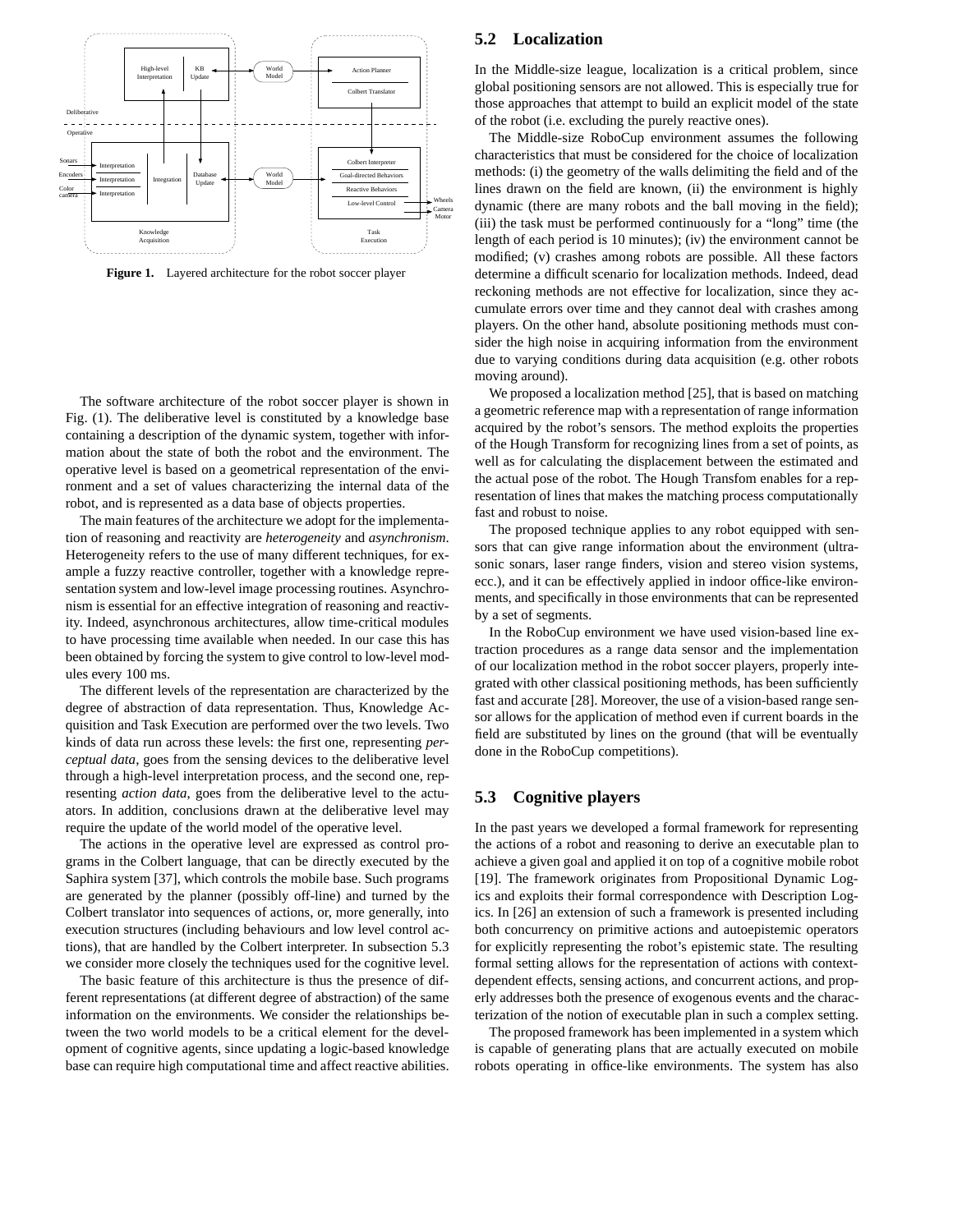been used to describe the knowledge of robotic soccer players. In the implementation, the output of the planner is used to generate Colbert activities (control programs), that can be directly executed on the mobile base.

Spcifically, we have been able to formalize at the logical level several situations arising in the RoboCup scenario and to generate, through the planner, a significant portion of the control programs that were executed on our soccer players.

The introduction of a system that generates plans with concurrent actions requires the robotic architecture to be able to schedule and manage concurrent behaviors and to provide synchronization among such behaviors. Concurrent plans are actually executed on a single player by making use of the Saphira built-in mechanisms for activating concurrent behaviors and for monitoring their end before starting the next action in the plan. The execution of global concurrent plans (that concern more than one robot) is instead realized by means of explicit communication among players. Observe that in this case all the players share the same plan, and each player is able to identify the actions that must be executed. For example, the execution of the action  $A_1||B_2$  is obtained by performing A on P1 and B on P2 and by a broadcast notification when actions terminate. In this way, all the robots involved in the global plan can detect when it is possible to start the next action in the plan.

# **5.4 Coordination of heterogeneous multi-robot systems**

We have already pointed out that the idea of the Middle-size league is that robots are autonomous, since each robot acquires the information about the game only through on board devices. While a centralized approach is possible, in most cases each robot control is fully distributed. Moreover, due to the difficulties of reconstructing precise and reliable information about the environment (with the exception of [20]) coordination in the Middle-size league needs to be achieved without laying down drastic prerequisites on the knowledge of the single players, but typically relying on explicit communication to exchange information among the players. However, due to the frequent communication failures the robots must depend neither on communication, nor on information provided by other robots.

ART is composed of different elements developed in various Italian universities. Because of this kind of organization, the players differ both in the hardware and in the software. Consequently, coordination among the ART players requires not only a distributed coordination protocol, but also a very flexible one, that allows the coach to accommodate the various configurations that can arise by forming teams with different basic features.

Consequently, the hypotheses underlying the coordination problem that we have faced are:

- 1. *Communication-based coordination:* exploit the use of communication among the players to improve team performance.
- 2. *Autonomy in coordination:* the players are capable to perform their task, possibly in a degraded way, even in case of lack of communication.
- 3. *Heterogeneity in the multi-agent system:* the players are heterogeneous both from hardware and software viewpoints.

Besides the above constraints, coordination in ART has been designed to deal both with roles (defender, attacker etc.) and with strategy (defensive, offensive). While the strategic level is currently demanded to an external selection (the human coach), roles are dynamically assigned (see [50]) to the various team elements during the game, depending on the configuration present on the field.

In the design of the coordination system, it is necessary that each team member relies on information received from other members. However, in this way, it is unavoidable that measurement errors, sensor noise, network failures, and other possible malfunctionings of one element in the system cause the deterioration of the overall performance of the team. One of the most difficult issues to face in the design of the coordination system was to determine, experimentally, a suitable solution for the interpretation and usage of the information coming through the net.



**Figure 2.** Protocol levels in coordination

The communication among players is built on top of a layered communication structure shown in Figure 2. Accordingly, the requirements a robot of the ART team must fulfill to be able to coordinate itself with the teammates are to have the same communication apparatus (net card) and the ability to handle correctly the set of protocols.

The distributed coordination method has been successfully employed by all the members of the ART team during the 1999 RoboCup competition [47, 15, 16]. The effectiveness of the method has been proved by the fact that we were always ready to substitute any robot with another one, without endangering the coordinate behaviour of the overall team.

Therefore, the goal of coordinating through a distributed protocol a multi-agent system, formed by heterogeneous components, not only has been achieved, but actually provided a substantial contribution to the overall performance of the ART team. A key step that made coordination successful was the experimental work carried out in order to attain the desired coordinated behaviour. Performing the experimental activities that support the realization of a coordination protocol is practically very demanding, but necessary to accommodate the diversities arising from players developed by different groups.

From a technical viewpoint, the proposed protocol is based on the explicit exchange of data about the status of the environment and is based on simple forms of negotiations. Simplicity in the protocol stems from the need to make rather weak assumptions on each robot's capabilities. An increase of such capabilities would lead to more complex protocols. However, we believe that a major issue in coordination is to find a suitable balance between the robot individual capabilities and the form of cooperation realized.

# **6 CONCLUSION**

In this paper we have addressed research in Artificial Intelligence carried out within the RoboCup initiative, focussing in particular on the Middle-size league of autonomous robots and on the experience gained through the development of the national Italian team ART. We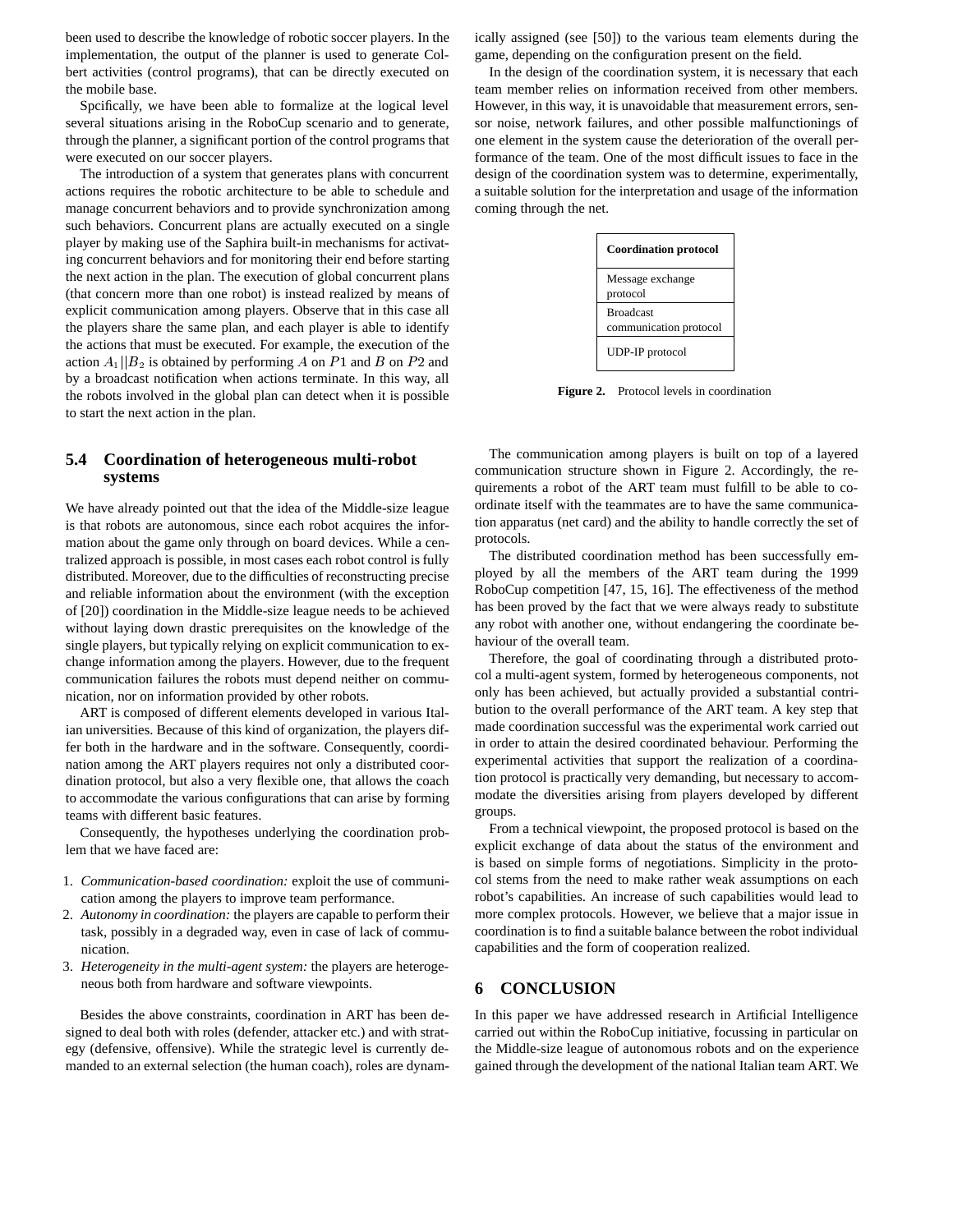have discussed some of the challenges and briefly addressed some of the research results. Overall, we believe that the RoboCup framework is well suited for developing interesting research work in Artificial Intelligence and it will be even more so in the future.

Besides research, there are a few other issues that are worth to be mentioned, that are related to our partecipation in RoboCup and we address them below.

From the standpoint of RoboCup, ART has proposed a "national" team model with contributions from various university sites. This model has led to scientific and technical success: ART showed the ability to realize competitive robotic football players, but foremost the ability to blend in a single national team methodologies and implementation techniques individually developed by the research groups. In this respect, the work done on the issue of coordination, leading to the definition of communication and coordination protocols used by the ART players, has been both very challenging and very successful. Finally, collaboration/competition achieved in the project has been essential to the final results, since it allowed for a project development with a tight interaction and exchange of results, compared to conventional research projects.

The realization of the robots of the ART team has involved about 40 students from the universities belonging to the project. They have been a major resource of the project and the main investments have been dedicated to them, through schools ("Scuola di Progettazione di Robot Calciatori", Roma, February 1999, RoboCup CAMP 2000, Padova February 2000), through several preparation meetings at the national level, where the technical solutions developed within the projects were presented and carefully evaluated, and, finally, through the partecipation in the competitions held in a scientifically qualified international environment. In addition to the conventional lectures, such activities allowed the students to interact with colleagues and teachers of other academic institutions and discuss their own ideas in a very stimulating and competitive framework. The overall training experience for the ART students has no counterpart in the Italian university curricula.

The costs of developing a Middle-size team are not negligible as compared to the funding that Universities and other agencies can provide for education and research. In our case, the Consorzio Padova Ricerche made ART possible, buying a large portion of the equipment used in the project.

We believe that the appreciation of the RoboCup initiative, that combines, in a very attractive fashion, education with the development of basic research in Artificial Intelligence, can bring in the field new ideas, new resources and new funding.

# **ACKNOWLEDGEMENTS**

I would like to thank all the members of the ART team, in particular, Claudio Castelpietra, Domenico Mastrantuono and GianPaolo Pucci for their work in the realization of the robots, Luigia Carlucci Aiello, Luca Iocchi and Riccardo Rosati for their contribution to the research view presented in the paper. I also thank Massimiliano Salerno for his help in collecting the RoboCup related references.

#### **REFERENCES**

- [1] G. Adorni, S. Cagnoni, and M. Mordonini, 'Landmark-based robot selflocalization: a case study for the robocup goal-keeper', in *Proceedings of the IEEE Int. Conf. on Information, Intelligence and Systems (ICIIS99)*, Bethesda, MD, (November 1999).
- [2] J. Akita, 'Real-time color detection system using custom lsi for highspeed machine vision', in *Proceedings of the RoboCup-99 Workshop*, ed., M. Veloso, pp. 1–4, Stockholm, Sweden, (Aug. 1999). IJCAI Press.
- [3] C. Amoroso, A. Chella, V. Morreale, and P. Storniolo, 'A segmentation system for soccer robot based on neural networks', in *Proceedings of the RoboCup-99 Workshop*, Stockholm, (1999).
- [4] M. Asada, H. Kitano, P. Stone, Alexis Drougoul, D. Duhaut, M. Veloso, H. Asama, and S. Suzuki, 'The robocup physical agent challenge: goals and protocols for phase 1', in *RoboCup-97: The Robot World Cup I*, ed., H. Kitano, volume 1365 of *Lecture Notes in Computer Science*, pp. 41– 61. Springer-Verlag, (1998).
- [5] M. Asada, E. Uchibe, and K. Hosoda, 'Cooperative behavior acquisition for mobile robots in dynamically changing real worlds via visionbased reinforcement learning and development', *Artificial Intelligence*, **110**, 275–292, (1999).
- [6] *RoboCup-98: The Robot World Cup II*, eds., Minoru Asada and Hiroaki Kitano, volume 1604 of *Lecture Notes in Computer Science*, Springer-Verlag, 1999.
- [7] Minoru Asada, Hiroaki Kitano, Itsuki Noda, and Manuela Veloso, 'Robocup: Today and tomorrow – what we have have learned', *Artificial Intelligence*, **110**, 193–214, (1999).
- [8] Minoru Asada, Manuela M. Veloso, Milind Tambe, Itsuki Noda, Hiroaki Kitano, and Gerhard K. Kraetzschmar, 'Overview of robocup-98', in *RoboCup-98: The Robot World Cup II*, eds., Minoru Asada and Hiroaki Kitano, volume 1604 of *Lecture Notes in Computer Science*, pp. 1–21. Springer-Verlag, (1999).
- [9] S. Behnke, B. Frtschl aqnd R. Rojas, P. Ackers, W. Lindstrot, M. de Melo, M. Preier, A. Schebesch, M. Simon, M. Sprengel, and O. Tenchio, 'Using hierarchical dynamical systems to control reactive behavior', in *Proceedings of the RoboCup-99 Workshop*, ed., M. Veloso, pp. 28–33, Stockholm, Sweden, (Aug. 1999). IJCAI Press.
- [10] A. Bonarini, 'The body, the mind, or the eye first?', in *Proceedings of the RoboCup-99 Workshop*, Stockholm, (1999).
- [11] A. Bonarini, P. Aliverti, and M. Lucioni, 'An omnidirectional vision sensor for fast tracking for mobile robots.', in *Proceedings of the IEEE Instrumentation and Measurement Tecnology Conference (IMTC99)*, ed., IEEE Computer Press, Piscataway,NJ, (1999).
- [12] A. Brendenfeld, T. Christaller, W. Ghring, H. Gnther, H. Jaeger, H.U. Kobialka, P.G. Plger, P. Schll, A Siegberg, A Striet, C. Verbeek, and J. Wilberg, 'Behavior engineering with "dual dynamics" models and design tolls', in *Proceedings of the RoboCup-99 Workshop*, ed., M. Veloso, pp. 57–62, Stockholm, Sweden, (Aug. 1999). IJCAI Press.
- [13] J. Brusey and L. Padgham, 'Techniques for obtaining robust, realtime, colour-based vision for robotics', in *Proceedings of the RoboCup-99 Workshop*, ed., M. Veloso, pp. 63–67, Stockholm, Sweden, (Aug. 1999). IJCAI Press.
- [14] H.D. Burkhard, M. Hannebauer, J. Wendler, H. Myritz, G. Sander, and J. Meinert, 'Bdi design priciples and cooperative implementation - a report on robocup agents', in *Proceedings of the RoboCup-99 Workshop*, ed., M. Veloso, pp. 68–73, Stockholm, Sweden, (Aug. 1999). IJCAI Press.
- [15] C. Castelpietra, L. Iocchi, D. Nardi, and M. Piaggio, 'Coordination among heterogeneous soccer players in the art team', in *European Workshop on RoboCup, Amsterdam*, (2000).
- [16] C. Castelpietra, L. Iocchi, D. Nardi, M. Piaggio, A. Scalzo, and A. Sgorbissa, 'Communication and coordination in the art team', (2000). Submitted.
- [17] S. Coradeschi, L. Karlsson, P. Stone, T. Balch, G. Kraetzschmar, and M. Asada, 'Overview of RoboCup-99', *AI Magazine*, (2000). To appear.
- [18] Silvia Coradeschi and Lars Karlsson, 'Robocup-99 final report', Technical report, RoboCup, The Robot World Cup Initiative, (November 1999).
- [19] G. De Giacomo, L. Iocchi, D. Nardi, and R. Rosati, 'A theory and implementation for mobile robots', *Journal of Logic and Computation*, (1999).
- [20] J.-S. Gutmann, W. Hatzack, I. Herrmann, B. Nebel, F. Rittinger, A. Topor, T. Weigel, and B. Welsch, 'The cs freiburg robotic soccer team: Reliable self-localization, multirobot sensor integration, and basic soccer skills', in *RoboCup-98: The Robot World Cup II*, ed., M. Asada, Berlin, Heidelberg, New York, (1998). Springer-Verlag.
- [21] J.-S. Gutmann, T. Weigel, and B. Nebel, 'Fast, accurate, and robust self-localization in the robocup environment', in *Proceedings of the RoboCup-99 Workshop*, (1999).
- [22] M. Hannebauer, J. Wendler, P. Gugenberger, and H. Burkhard, 'Emergent cooperation in a virtual soccer environment', in *DARS-98*, (1998).
- [23] RoboCup. The Robot World Cup Initiative. Robocup officiale site.